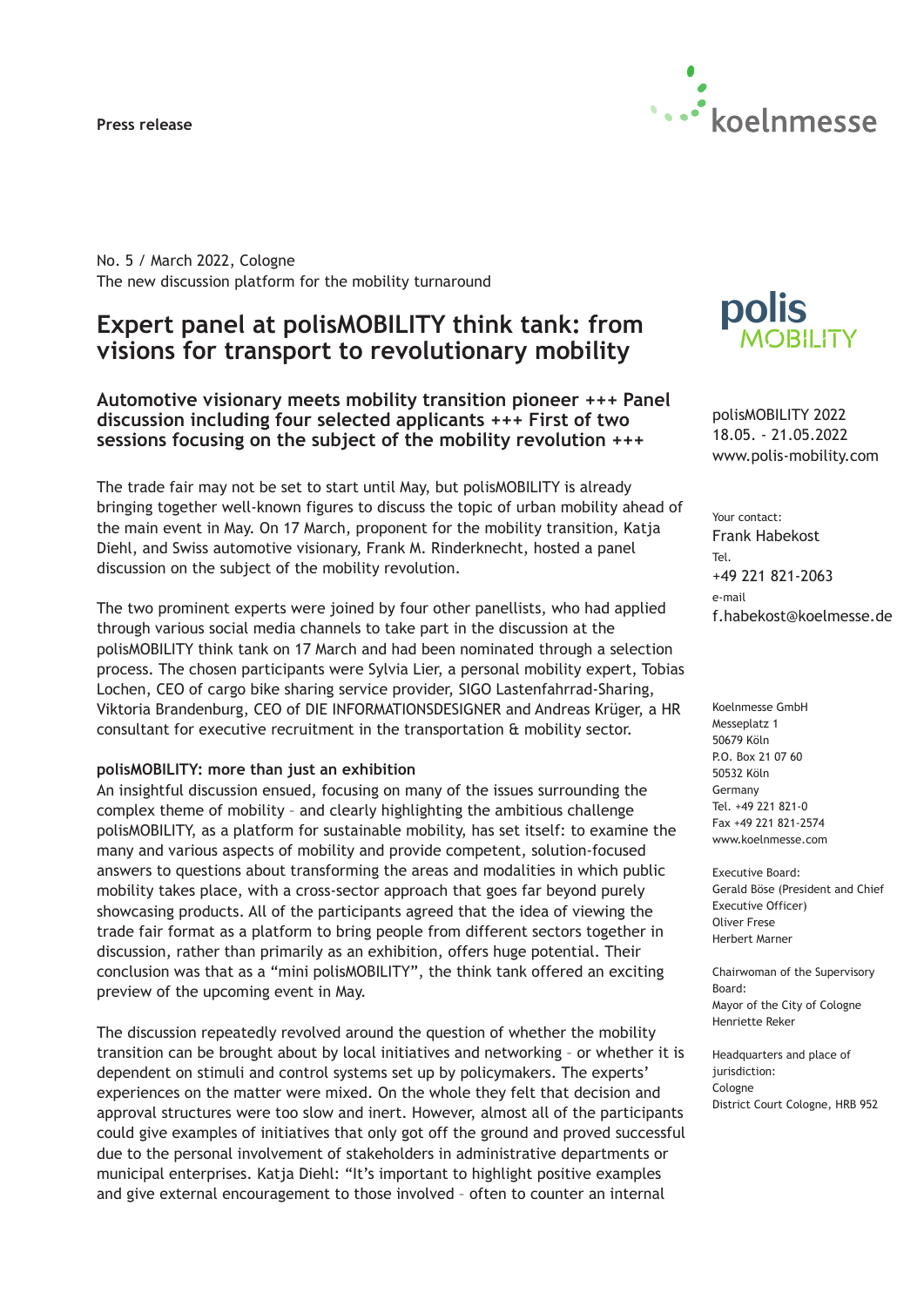

Page 2/3

reluctance to change the status quo. polisMOBILITY can play an important part in this as well, providing a stage for best practices".

# **Avoiding silo mentality**

According to the participants, the question of who is actually responsible for orchestrating mobility provision that integrates all modes of transport is by no means resolved. The potential spectrum ranges from vehicle manufacturers, who see themselves as mobility providers, and municipal enterprises, right through to the major internet companies. Simple, accessible solutions are often obstructed by the silo mentality of those involved and the lack of willingness to create open interfaces allowing access to data. Plenty of discussion material then, that can be explored further at polisMOBILITY.

Something the participants all agreed on was that the appeal of alternative transport solutions and systems needs to be improved massively to achieve the desired level of acceptance. At the same time, they felt there was a need for policymakers to be willing to make the actual costs of individual transport transparent – and hold users more strictly to account. In this context, reference was made to the discussions currently being held in many cities about residential parking and about possible ways of reducing the cost of fuel, which has recently risen sharply, with the help of large amounts of public funding.

Frank M. Rinderknecht suggested that as automation develops, more efficient utilisation of vehicle capacity could play a significant role in reclaiming more space for people and nature in the urban environment, leading to more vehicles in use and fewer vehicles sat unused in cities at any one time. The Swiss automotive visionary also sets great store by business initiatives and the courage of individual stakeholders: "If there are 50 people involved in a committee, in my experience nothing will come of it. It's individual game-changers like Anne Hidalgo who effect change." The mayor of Paris initiated a transport transition in the French capital through a host of measures that, while initially unpopular, have since made the city a role model in Europe.

According to Ingo Riedeberger, Director at Koelnmesse GmbH, "As a precursor to polisMOBILITY, the think tank event has shown that our approach of offering a broad platform for demonstration and discussion surrounding the theme of mobility is meeting a real need. The drivers of the mobility transition want to network more effectively and exchange ideas and experiences. We are confident that polisMOBILITY will create powerful momentum for urban mobility."

A second round of the polisMOBILITY think tank will take place on 24 March, when meteorologist and climate researcher, Dr. Insa Thiele-Eich, and futurologist, Alexander Mankowsky, will be venturing a glimpse into the future of mobility and exploring the idea of "taking new directions".

**Koelnmesse – industry trade fairs for the mobility segment:** Koelnmesse stages INTERMOT and THE TIRE COLOGNE, two major international trade fairs in the mobility segment, hosted at its trade fair grounds in Cologne/Germany. From 2022 Koelnmesse will expand its portfolio with polisMOBILITY, a new hybrid event that